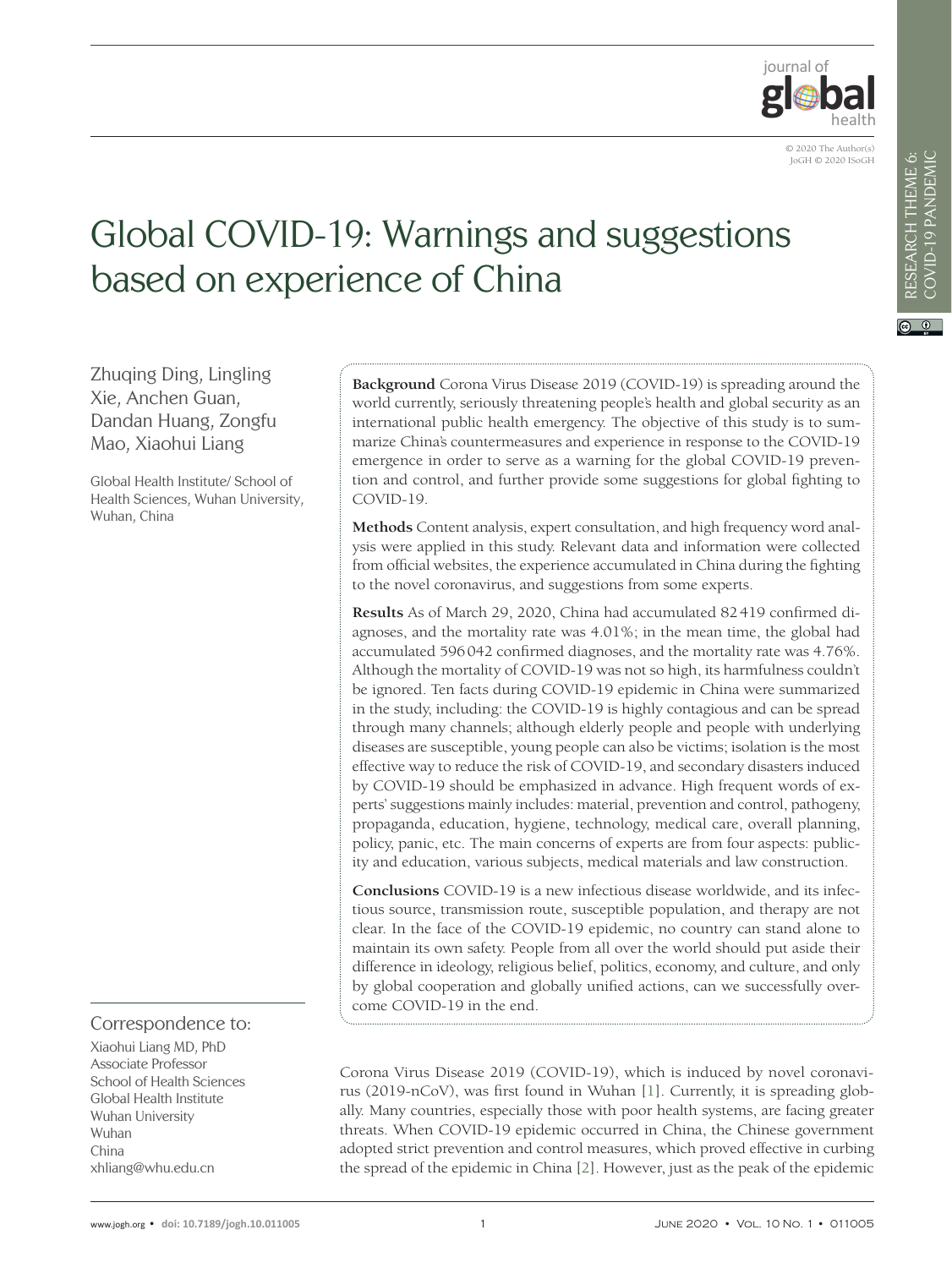RESEARCH THEME 6: COVID-19 PANDEMIC

RESEARCH THEME 6:<br>COVID-19 PANDEMIC

in China has recently passed, the virus transmission is becoming more severe around the world, showing the characteristics of a pandemic. Europe has become the new center of the epidemic now. As of March 28, 2020, COVID-19 has spread to 199 countries around the world, with a cumulative 462 684 confirmed diagnoses worldwide. Among them, the number of confirmed infections in America, Italy, Spain, Germany, France, Iran have already exceeded 20000 [[3](#page-8-2)]. China's strict prevention and control has earned time for mitigation of the COVID-19. The experience and lessons accumulated in China during the exploration of the novel coronavirus deserve to be summed up, which may be useful for other countries to address the challenge. Therefore, the purpose of this study is to sort out China's countermeasures and experience and collect some Chinese experts' advice for fighting to COVID-19. It is expected to serve as a warning for the global COVID-19 prevention and control, and to provide a reference for the formulation of prevention and control strategies in other countries and regions.

# **METHODS**

# Expert consultation

A questionnaire on how to prevent and control COVID-19 was distributed to relevant experts, and their advice was collected for high frequency word analysis and content analysis.

# High frequency word analysis

The frequency of words in a particular field usually reflects its hotspots and main opinions. With regard to the feedback from the professionals and experts, high frequency word analysis was conducted using the software from the website of Tuyue [\(http://www.picdata.cn/picdata/](http://www.picdata.cn/picdata/)).

# Content analysis

Both experts' feedbacks and relevant information about China's countermeasures collected from official websites were analyzed and summarized. In addition, the study also sorted out the experience and lessons accumulated in China during the fighting with the novel coronavirus.

## Statistic analysis

All data about the new and cumulative cases of China and the global were crawled from Toutiao of China [\(http://www.toutiao.com\)](http://www.toutiao.com). It is an open database of COVID-19 collected from national and provincial Health and Family Planning Commission. The data were performed by SPSS 24 via descriptive-analytical statistics.

# RESULTS

As of March 29, 2020, China had accumulated 82419 confirmed diagnoses, and the mortality rate was 4.01%; in the mean time, the global had accumulated 596042 confirmed diagnoses, and the mortality rate was 4.76%. Based on the statistics and relevant information, China's countermeasures and some facts for the COVID-19 epidemic in China were summarized. There were total twelve experts taking part in this survey, and they were from various organizations, including hospital, government agency, research institute and university, etc. The results of high frequent word analysis and content analysis were used for providing references for suggestions.

# Chinese countermeasures to COVID-19

Since the outbreak of COVID-19, under the leadership of the government, Chinese people have united and worked together to provide special support to Wuhan, the city with the worst epidemic. The following is a short review of the process of epidemic prevention in terms of transmission control, policy support and scientific research.

#### Transmission control

Restricted traffic and cities: On January 14, 2020, the local government of Wuhan implemented the control of personnel departure, and set up temperature detection points and investigation points at airports,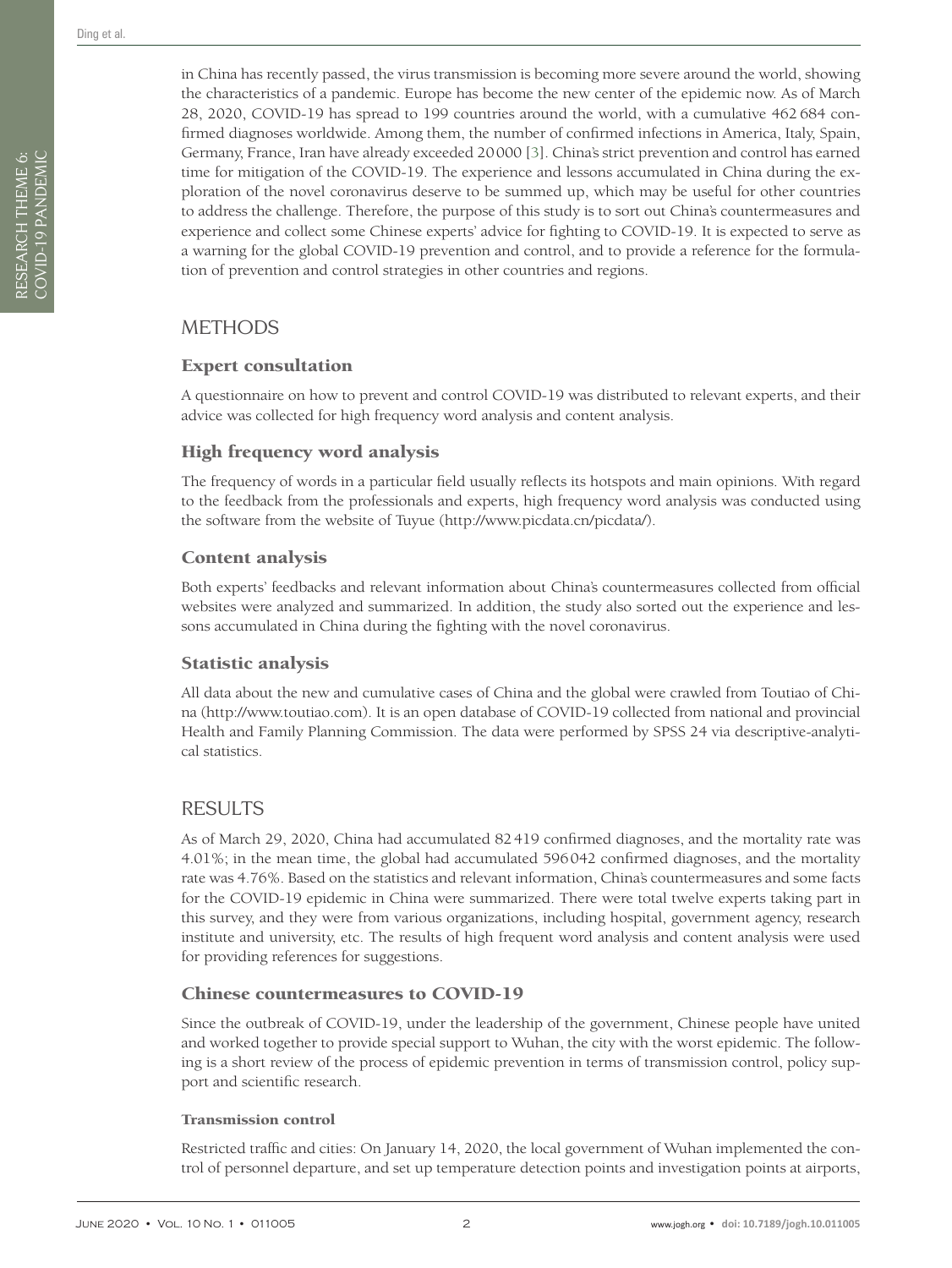railway stations, coach stations and passenger terminals [[4](#page-8-3)]. On January 22, Hubei province launched a secondary public health emergency alert. Wuhan closed the city on January 23 [[5](#page-8-4)], and from January 23 to January 29, 31 provinces in China successively initiated first-level responses to major public health emergencies [[6](#page-8-5)]. Many regions practiced closed-off management then. From March 4, 21 provinces, autonomous regions, and municipalities nationwide lowered their emergency response levels [\[7](#page-8-6)].

Closed zone management: Closed management was implemented in urban communities or rural villages. Non-community or non-village residents or vehicles were not allowed to enter the communities or villages; even the local residents needed to have their temperature measured when they were allowed in and out of the area. In the community or village areas, the epidemic prevention and control groups were established. These could be divided into many subgroups with different functions, such as: propaganda group, environment group, key personnel prevention and control group, personal in and out control group, material support group others, in order to complete the epidemic prevention and control work in an all-encompassing manner [[8](#page-8-7)].

Personal management: From February 16, citizens in Wuhan were required to scan and enter identifying information when they assessed any open public places [[9\]](#page-8-8). On March 5, 2020, "the reference architecture and technical guide of epidemic prevention access code" was issued. According to this regulation, Chinese citizens had to report their health status online and had their general health status captured by two-dimensional codes. The code could also work as an electronic voucher for citizens to go in and out of the local places. The health assessment based on two-dimensional codes was universal in the whole city, even the whole country [[10\]](#page-8-9).

#### Policy support

Staff support: On January 23, Shanghai and Guangdong sent the first medical teams to Wuhan [[11](#page-8-10)]. On January 28, 6097 people across 52 medical teams nationwide went to support Hubei [[12\]](#page-8-11). As of March 8, a total of 346 medical teams and 42600 medical staff arrived in Hubei, fighting the virus alongside with local medical staff [[13](#page-8-12)].

Funding support: On January 26, National Development and Reform Commission urgently issued 300 million Yuan (RMB) to support Hubei from the central budget, and 11.21 billion Yuan was issued from national finances at all levels in subsidies for disease prevention and control [[14](#page-8-13)]. As of March 4, 110.48 billion Yuan had been arranged from the government's finances at all levels for prevention and control [[15](#page-8-14)].

Facility construction: Wuhan was the city with the worst epidemic situation, and it has become the key area for the epidemic prevention and control. In order to fight COVID-19, Wuhan set up "Vulcan Mountain" and "Thor Mountain" Hospitals, which only took about 10 days to finish, to treat severe patients [[16](#page-8-15)]. In addition, 11 Cabin Hospitals were built for mild patients, and a dozen of hotels and schools were recruited to isolate mild patients and close contacts [\[17](#page-8-16)]. The policy for the patients, as well as the close contacts, was changed from self-isolation at home at the beginning to all-isolation at hospital or hotel at the end.

#### Scientific research

Recognition of novel coronavirus: The understanding of novel coronavirus was a gradually developing process. On December 8, 2019, Wuhan Municipal Health Commission notified the first confirmed case that showed symptoms on that same day. On January 2, 2020, the whole genome sequence of novel coronavirus was obtained by the Wuhan Institute of Virology, Chinese Academy of Sciences [[18](#page-8-17)]. At a press conference of the National Health Commission of the People's Republic of China on January 20, Professor Zhong Nanshan confirmed that the novel coronavirus was transmitted from person to person [[19\]](#page-8-18).

Detection reagents and treatment plan: In terms of detection reagents, on January 4, China's Centre for Disease Control developed a specific PCR detection reagent. On January 11, China's Centre for Disease Control provided PCR detection reagents to Wuhan hospitals. On January 26, the National Medical Products Administration approved 4 novel coronavirus detection products from 4 Chinese companies [20]. Regarding the diagnosis and treatment plan, on January 15, the National Health Commission of China issued the first Trail Edition of Diagnosis and Treatment Plan for COVID-19. By February 19, the versions were constantly updated. The seventh versions of the diagnosis and treatment plan had been issued [[21\]](#page-8-19). The diagnostic criteria changed from the diagnosis based on the results of the novel coronavirus PCR test to the diagnosis based on clinical CT results.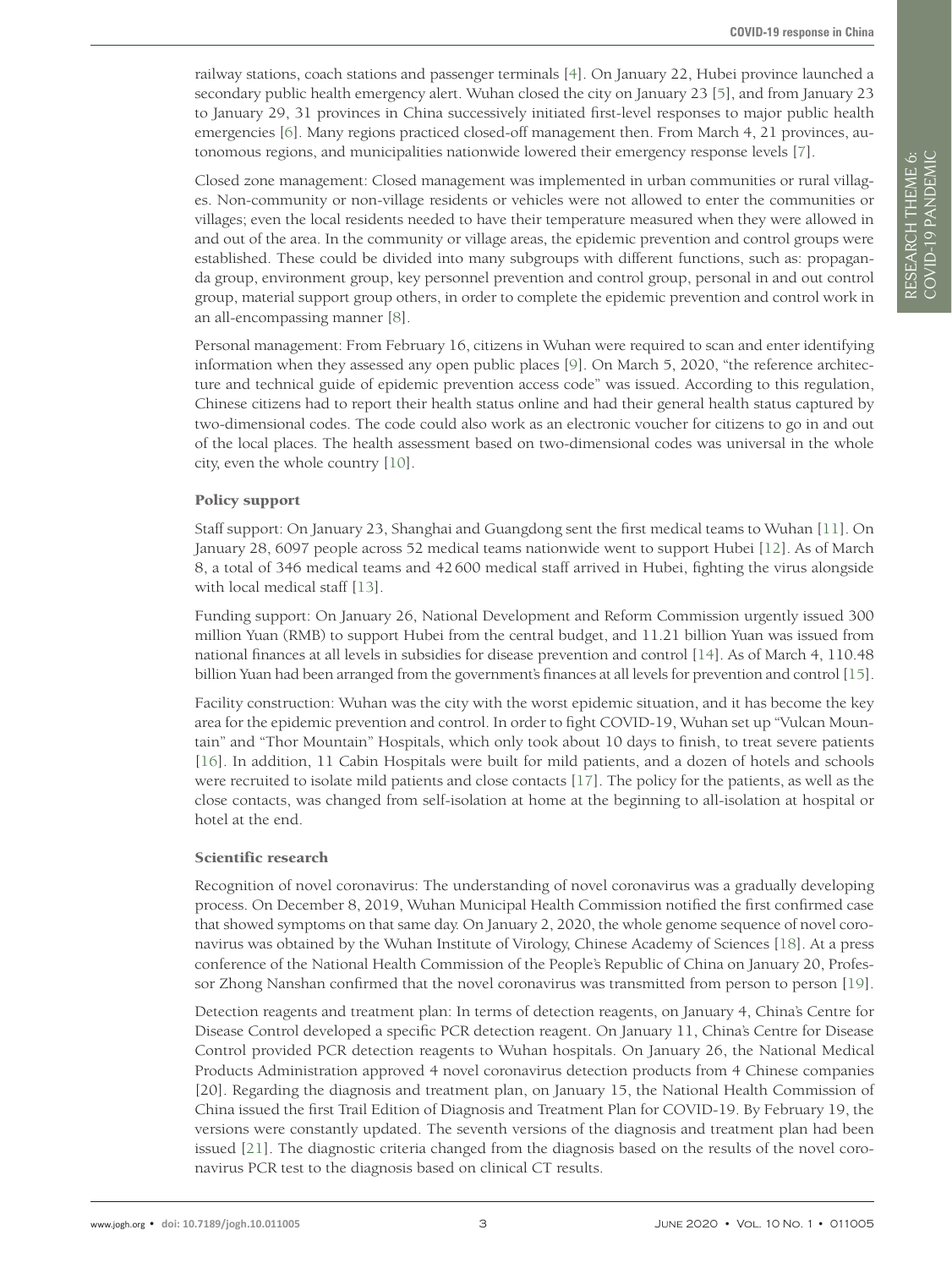Drug research and development: On January 28, the research and development of novel coronavirus mRNA vaccine was officially initiated [[22](#page-8-20)]. On February 5, the clinical trials of Remdesivir began [[23](#page-8-21)]. On February 21, the Ministry of Science and Technology stated that the vaccine should be submitted for clinical trials as soon as late April [[24](#page-8-22)]. On March 6, Chloroquine Phosphate became a clinical treatment medication [[25](#page-8-23)]. In addition, some Chinese traditional medicines have been demonstrated to be effective [[26](#page-8-24)].

#### Results of China's countermeasures

Facing the severe situation brought by COVID-19, China's government has adopted a series of strict prevention and control countermeasures, which have effectively controlled the spread of the epidemic in China and have gained time for the prevention and control of COVID-19 for the other countries. According to the daily outbreak data released by the National Health Commission of China, from the national point of view, the mortality rate of patients has been declining, and the proportion of patients with severe illness has been decreasing. The trend of cumulative cases in China is shown in **[Figure](#page-3-0) 1** and the trend of new cases in China is shown in **[Figure](#page-3-1) 2**.

<span id="page-3-0"></span>

Figure 1. Trends of cumulative confirmed, dead, cured and discharged cases in China.

<span id="page-3-1"></span>

**Figure 2.** Trends of new confirmed, dead, suspected, cured and discharged cases in China.

**[Figure](#page-3-0) 1** and **[Figure](#page-3-1) 2** shows the changes in relevant national data since the outbreak of COVID-19. The numbers of newly diagnosed patients, suspected patients, as well as newly added deaths have risen for a period of time and are currently in a declining phase. Current data demonstrates that China's countermeasures are effectively slowing down the spread of COVID-19. It may give a piece of evidence or experience for global COVID-19 prevention and control in the near future.

As of March 29, China has accumulated 82419 confirmed diagnoses, 3506 existing confirmed diagnoses, 3306 deaths, and 75600 cured patients [\[27\]](#page-8-25). Based on the current data, China's cure rate is 91.73% and the mortality rate is 4.01%. It is worth noting that there were 693 cases that were imported from overseas. **[Table](#page-3-2) 1** shows the Wuhan, Hubei, national and global cumulative number and mortality rate. The data demonstrates that the mortality rate could obviously drop down with sufficient medical resource, for example: the mortality rate in the rest of China, excluding Hubei, is much lower that other places. It is quite clear that the overall case-fatality rate is based on the denominator that includes those who were positively tested and not all those infected with symptoms.

<span id="page-3-2"></span>**Table 1.** Comparison of the number of cumulative COVID-19 cases and mortality among Wuhan, Hubei, China, and the world

| <b>REGIONS</b>           | <b>Cumulative</b><br>diagnosis | Cumulative death | Cumulative<br>cured | <b>MORTALITY RATE (%)</b> |
|--------------------------|--------------------------------|------------------|---------------------|---------------------------|
| Wuhan                    | 50006                          | 2543             | 45418               | 5.09%                     |
| Hubei (excluding Wuhan)  | 17795                          | 639              | 17147               | 3.59%                     |
| China (excluding Hubei)  | 14618                          | 124              | 13042               | 0.85%                     |
| China                    | 82419                          | 3306             | 75607               | 4.01%                     |
| Global (excluding China) | 596042                         | 28342            | 65600               | 4.76%                     |
| Global (including China) | 678461                         | 31648            | 141207              | 4.66%                     |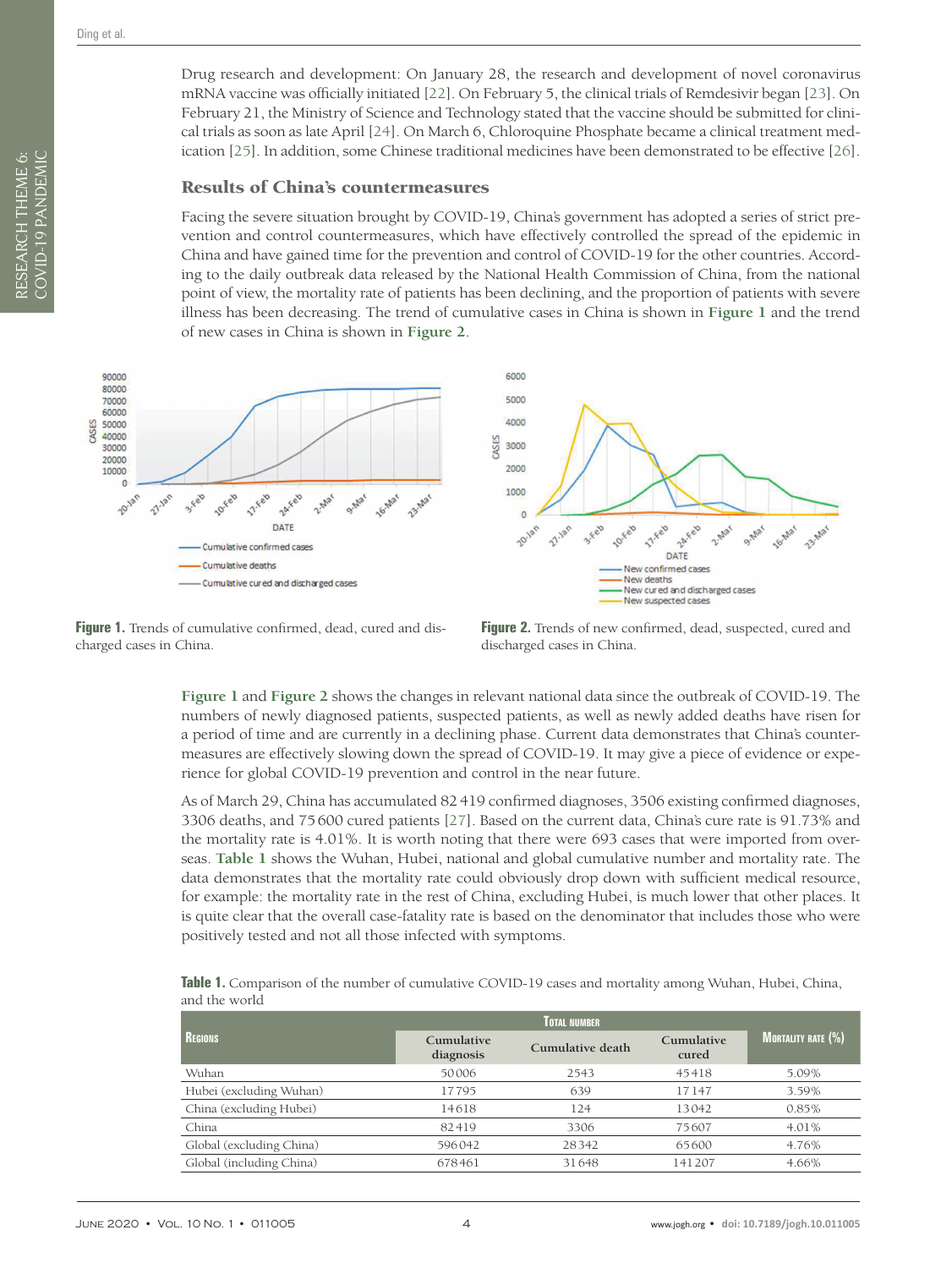# Ten facts about COVID-19

Considering the case-fatality rate of COVID-19 in China (4.01%) and the globe (4.66%), some people may consider this disease to be only affecting those with underlying diseases and mainly old persons. However, based on China's experience in treating those with pneumonia, this would not be entirely true. Ten facts of China's novel coronavirus pneumonia are listed here. These ten facts are well worth global vigilance.

#### Many medical workers were infected in hospitals

According to investigations, more than 3000 medical staffs in Wuhan have been infected since the outbreak [[28](#page-9-0)]. It is a warning to the world that the infection rate of the novel coronavirus is very high. More attention must be paid to the infection of medical staff and nosocomial infection.

#### Home isolation leads to increased household cluster infections

When China adopted the "home quarantine" policy at beginning, there was a large number of household cluster infections, and even tragedies where there would be deaths of entire families [[29](#page-9-1)]. This proved again the high infection rate of the novel coronavirus and that "home quarantine" policy may be not a good choice. Once infected by COVID-19, patients are better isolated and separated from their families.

#### Young people can also be victims

Although it is generally believed that the elderly and patients with underlying diseases have higher mortality rates [[30](#page-9-2)], it has been proven that healthy young people also can develop severe illness. The severity of the disease may be related to cytokine storm [[31\]](#page-9-3). In addition, there were still a few cases of infant or children infection.

#### The results of molecular diagnosis may be both false negative and false positive

At beginning, the clinical diagnosis was based on detecting method of molecular biology – PCR (polymerase chain reaction). When throat swabs or nose swabs were taken as sampling,there were some patients whose test results showed negative. One of the patients was false negative 5 times [[32](#page-9-4)]. Meanwhile there were also "asymptomatic carriers" with positive molecular diagnosis results, but no symptoms [[33\]](#page-9-5). Because of false positive and false-negative results, molecular diagnosis, being the unique diagnostic criteria, is challenged. Later, combining PCR with clinical CT results was recommended as the basis for the diagnosis of COVID-19.

#### The patient's condition might suddenly rapid worsen even during the recovery period

During treatment, there were some clinical cases in which convalescent patients had significantly improved symptoms. However, the patiens' condition would suddenly deteriorate and they would pass away within only a few hours. The mechanism of death cause remains unknown.

#### COVID-19 causes serious shortage of medical supplies

On the one hand, COVID-19 outbreaks can cause serious medical supplies shortage. On the other hand, the public's panic can make it much worse. The shortage of medical materials, staff and supplies should all be expected. This phenomenon deserves attention in other regions of the world. The storage of medical materials is particularly important, especially in the early stage of the outbreak.

#### Secondary disasters were caused by COVID-19

Due to the large amount of medical resources invested in the treatment of the novel coronavirus disease, other clinic treatments, such as surgery, emergency medical treatment, tumor radiotherapy and chemotherapy were not available [[34\]](#page-9-6). This lead to increased mortality in patients with other diseases in the hospital.

#### There is no specific and effective treatment for COVID-19

The clinical treatment for COVID-19 is mainly oxygen inhalation and symptomatic treatment. There is no specific and effective drugs for saving life of severe patients at present [[35\]](#page-9-7).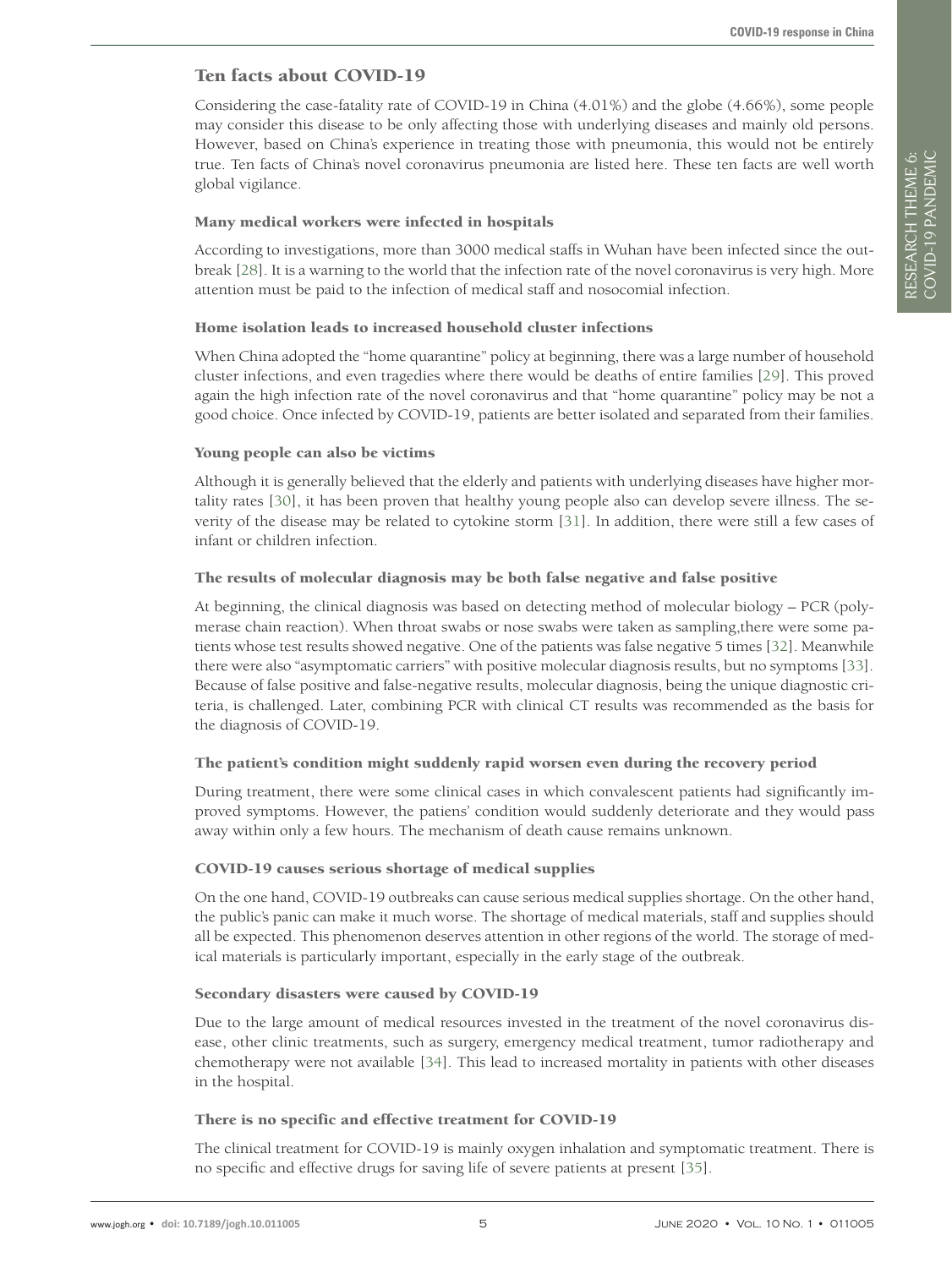#### Multi participation and unified action are the guarantee of epidemic control

Since COVID-19 first occurred in Wuhan, both the central government and the local government in China had paid great attention to it. Besides, more than 40000 medical staff from other provinces were sent to Wuhan. Other participants from transportation, traffic and military industries actively took part in preparing medical material and food supplies. It took a national-level unified action to effectively control the COVID-19.

#### Isolation is the most effective way to reduce the risk of COVID-19

Strict closure of cities and quarantine measures have demonstrated that Chinese isolation counter-measures have achieved good results. The achievement is that Wuhan will be released from closure in April 8. Isolation measures can effectively reduce the COVID-19 incidence rate and save many people's lives. Therefore, the isolation counter-measure is worth being recommended to other countries' policy makers.

#### Experts' advice for COVID-19 control in China

Twelve Chinese public health professionals or Disease Control Center experts were investigated about how to prevent and control COVID-19 recently. Their advice was analyzed by high frequency word analysis and content analysis.

#### Results of high frequency word analysis

Keywords are used to generalize the literature's content. Keyword frequency may reflect the main content of a group of the documents. **[Table](#page-5-0) 2** shows the top 30 keywords with their frequency and weight value. Integrating them with the high frequency terms, we found that experts' advice for preventing and controlling COVID-19 included these specific keywords: material, prevention and control, pathogeny, propaganda, education, hygiene, technology, medical care, overall planning, policy and panic. These keywords reflect some main concerns that Chinese experts had about COVID-19.

| Top 1-15 | <b>KEYWORDS</b>      | <b>FREQUENCY</b> | <b>WEIGHT VALUE</b> | <b>Top 16-30</b> | <b>KEYWORDS</b>  | <b>FREQUENCY</b> | <b>WEIGHT VALUE</b> |
|----------|----------------------|------------------|---------------------|------------------|------------------|------------------|---------------------|
|          | material             | 19               |                     | 16               | disease          | 6                | 0.8304              |
|          | prevention & control | 15               | 0.9934              | 17               | technology       | ÷                | 0.8296              |
| 3        | epidemic situation   | 15               | 0.9826              | 18               | Public Health    | 5                | 0.8288              |
| 4        | pneumonia            | 8                | 0.8988              | 19               | Healthy          | 6                | 0.8203              |
| 5        | mechanism            | 10               | 0.8869              | 20               | Medical care     | 6                | 0.818               |
| 6        | distribution         | 10               | 0.8849              | 21               | quarantine       | 5                | 0.8166              |
|          | protect              | 8                | 0.8799              | 22               | The basic level  | 5                | 0.8146              |
| 8        | guarantee            | 9                | 0.8772              | 23               | Coronal          | $\overline{4}$   | 0.8129              |
| 9        | Train                | 9                | 0.8758              | 24               | countryside      | 5                | 0.8091              |
| 10       | Pathogeny            |                  | 0.8581              | 25               | Overall planning | 5                | 0.805               |
| 11       | virus                |                  | 0.8528              | 26               | knowledge        | 5                | 0.8038              |
| 12       | Infectious Diseases  | б                | 0.8483              | 27               | Infected         | 5                | 0.8031              |
| 13       | Propaganda           |                  | 0.8461              | 28               | spread           | 5                | 0.8028              |
| 14       | education            |                  | 0.8421              | 29               | policy           | 5                | 0.8004              |
| 15       | Hygiene              | 6                | 0.8315              | 30               | panic            | 4                | 0.7943              |

#### <span id="page-5-0"></span>**Table 2.** Top 30 keywords with high frequency and weight value from experts' advice

#### Results of content analysis

Content analysis was used to summarize experts' advice for preventing and controlling COVID-19. The main advices were sorted and analyzed from four aspects: publicity and education, various subjects, medical materials and law construction. Chinese experts' advice is listed in **[Table](#page-6-0) 3**.

# SUGGESTIONS

The epidemic prevention of COVID-19 is not only a battle fought by Wuhan, but also a battle of China and eventually the world. Based on analyzing the experience and lessons of China's epidemic prevention and control work, and consulting the opinions and suggestions of some Chinese experts, we propose the following advice for the global COVID-19 prevention and control: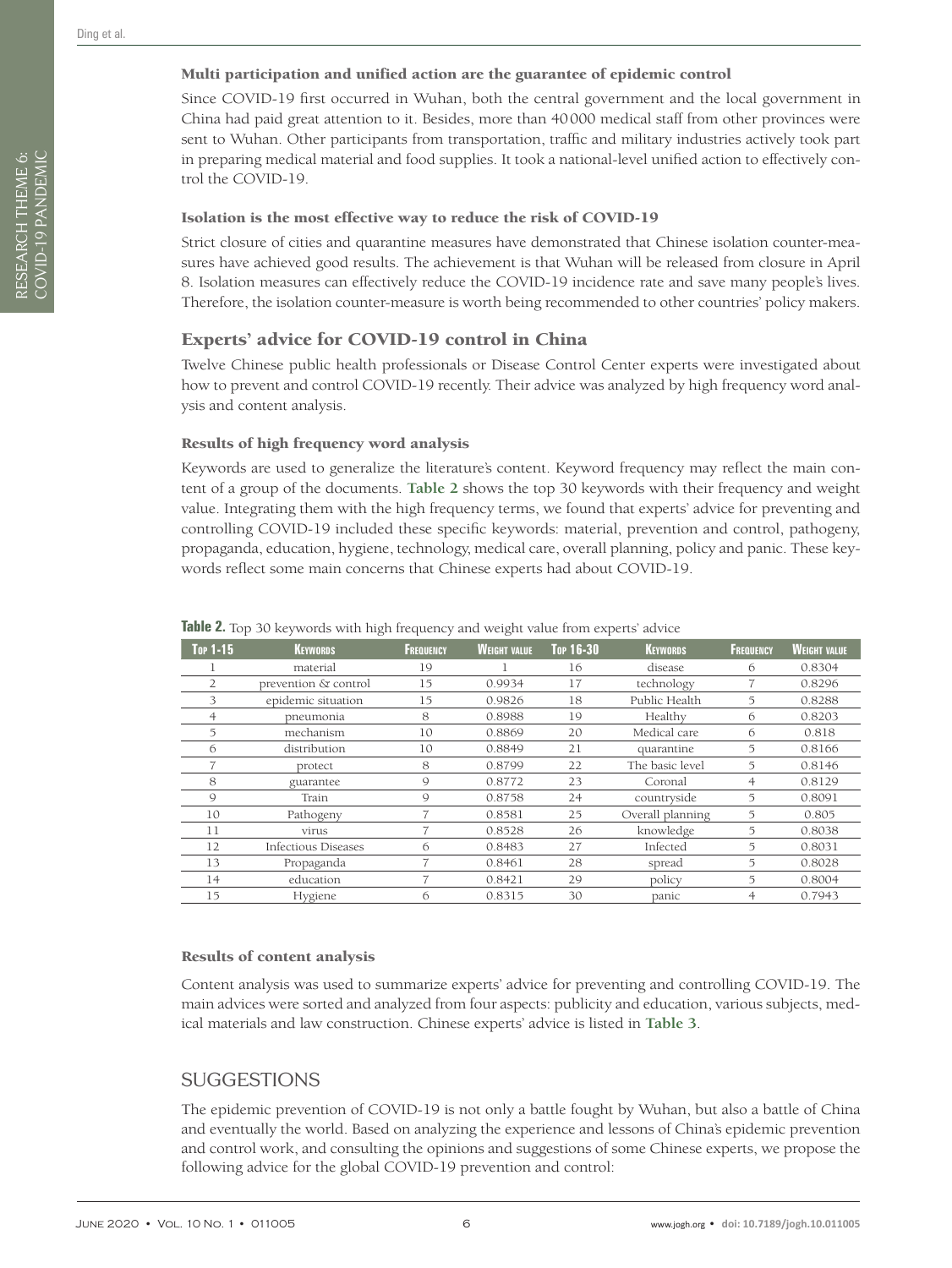| <b>ASPECTS</b>             | <b>MAIN ADVICE</b>                                                                                              |
|----------------------------|-----------------------------------------------------------------------------------------------------------------|
|                            | To carry out various forms of publicity, including Internet publicity, TV programs, newspapers, books,          |
| Publicity and              | comics, lectures, etc., so that people can fully understand the new crown pneumonia and how to effective-       |
| education                  | ly protect them                                                                                                 |
|                            | To reducing social panic by unified voice of authoritative media                                                |
| <b>Various</b><br>subjects | For ordinary people: to strictly control the flow of personnel                                                  |
|                            | For COVID-19 Patients: to be admitted to hospitals                                                              |
|                            | For asymptomatic and close contacts: to be isolated from home isolation mode to centralized isolation mode      |
|                            | For non-COVID-19 other patients: to guarantee normal basic treatment decreasing secondary disasters             |
|                            | For front-line medical staffs: to be trained before they are on duty, and be provided sufficient protection ma- |
|                            | terials, salary and remuneration                                                                                |
|                            | For the grass-roots staffs: to open the community prevention and control mechanism and strengthen the           |
|                            | basic protective measures                                                                                       |
|                            | For scientific research: to strengthen international cooperation and scientific research, and strive for new    |
|                            | progress in drug research, vaccine development and epidemiological investigation.                               |
| Medical<br>materials       | To meet the medical material needs of the hospitals for prevention and treatment of COVID-19                    |
|                            | To meet the ordinary people's needs of prevention and control materials and basic daily necessities             |
|                            | To guarantee the production, circulation and reserve of all medical materials for COVID-19                      |
|                            | To severely punish those persons who disturb the stability of the market, such as driving up prices and         |
|                            | hoarding                                                                                                        |
|                            | To severely punish these persons who make rumor and fraud that cause public panic                               |
|                            | To severely punish the behavior of disobeying the management and escaping from the isolation area with-         |
|                            | out permission                                                                                                  |
| Policy and law             | To respect and protect the personal information, rights and interests of the COVID-19 affected population,      |
| construction               | and avoid privacy disclosure                                                                                    |
|                            | To avoid COVID-19 inducing district stigmatization and discrimination                                           |
|                            | To fully take advantage of information and communications technology (ICT) in disease control, diagno-          |
|                            | sis and treatment                                                                                               |
|                            | To establish a long-term mechanism for infectious disease monitoring and public opinion surveillance            |
|                            | To establishing a long-term mechanism for training public health global health and emergency professionals.     |

# <span id="page-6-0"></span>**Table 3.** Chinese experts' advice for preventing and controlling COVID-19

# To launch a health education campaign to correctly understand COVID-19

First of all, in addition to making full use of the two important communication tools, television and the internet, various forms of publicity should be used to make the public fully aware of the severity of COVID-19. The public should be well informed of the novel coronavirus. In this special times, it is emphasized to not attend large gatherings, wash hands frequently, cover mouth and nose when sneezing or coughing, wear a mask if necessary and strengthen awareness of prevention. Second, it is important to report the epidemic information in a timely and accurate manner. This can effectively avoid panic and mistakes due to misinformation.

## To cut off the route of transmission using isolation

COVID-19 is highly infectious. Except for patients with obvious symptoms, mild or atypical patients and even asymptomatic infections are all possible sources of transmission. Therefore, controlling the source of infection and cutting off transmission routes are fundamental measures for prevention and control of the epidemic. The Wuhan closure, work stoppage, school suspension and community closed management, as well as the first-level response to major public health events launched nationwide, are measures that effectively controlled the movement of people and the spread of the epidemic. Isolation as an effective approach is worth promoting around the world. On the other hand, home isolation may lead to household cluster infection, which is noteworthy. Therefore, if possible, as to all COVID-19 patients, they should be treated in COVID-19 designated hospitals with a centralized treatment plan to reduce nosocomial infection. As to all susceptible persons or close contacts, they should be asked to stay in hotels, idle factories, large sports grounds or standby isolation places for centralized isolation. All infected patients and close contacts can be found by self-conscious online reporting. Currently, isolation may be the unique effective way to cut off the route of transmission and decrease the incidence of COVID-19. In addition, in order to prevent the spread of infection caused by secondary pollution, more attention should be paid to a reasonable disposal of COVID-19 medical waste.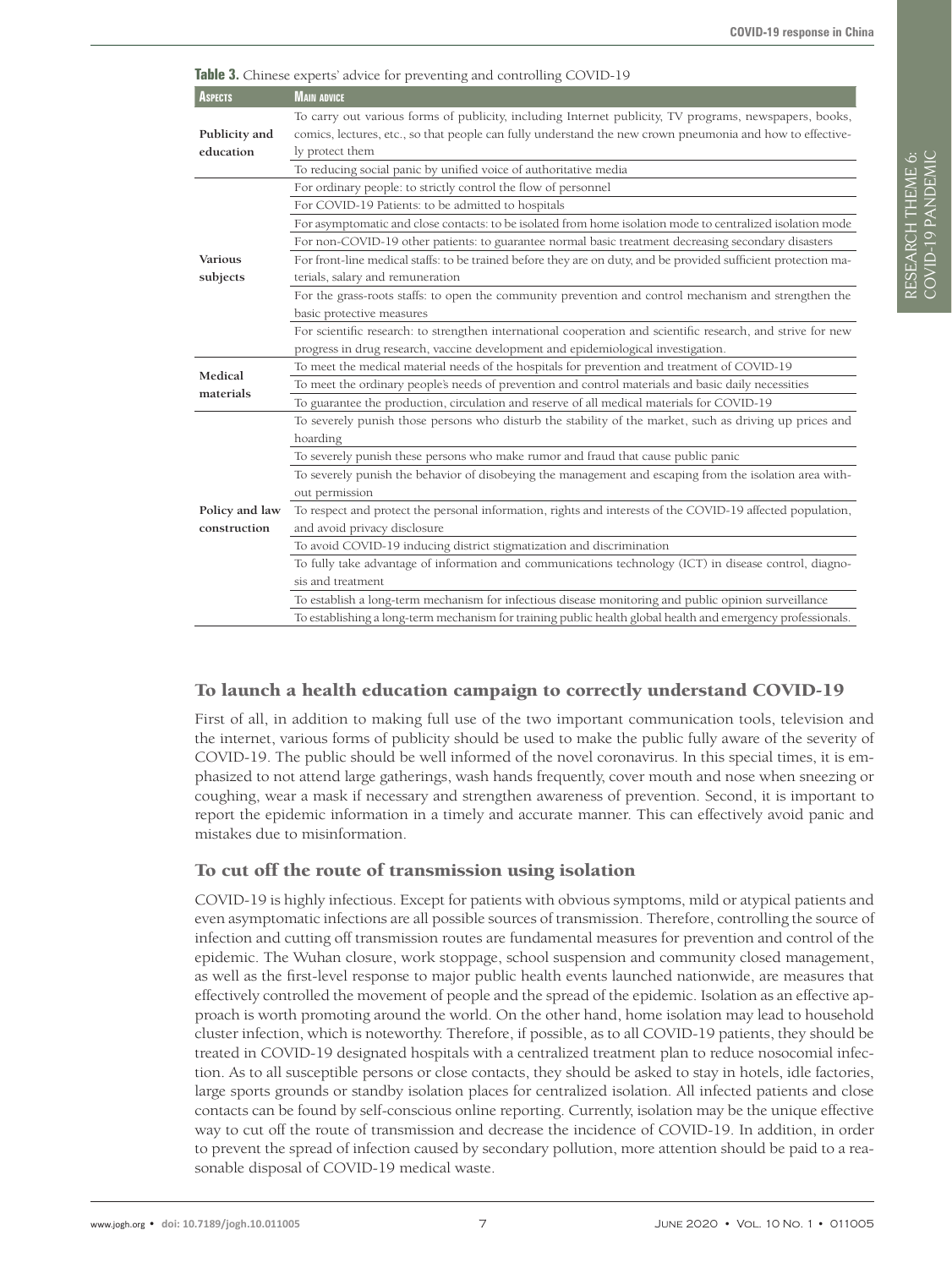# To protect the susceptible groups, especially the high-risk groups

According to a survey from Hubei, 40% of COVID-19 infections are in hospitals and 60% in communities. This is a warning for global epidemic prevention. The susceptible groups of COVID-19 include front-line medical staff, elderly population, and the gregarious groups (including nursing homes, residential schools, barracks, prisons, etc.). Therefore, the protection provided for them must be given priority in the global work of prevention and control.

## To take advantage of internet technology and reasonably allocate medical resources

In the response to the outbreak, combination of online and offline medical consulting in China have been effective to solve the problem of shortage of clinical doctors. In the global work of prevention and control, relevant countries and regions should allocate medical staff reasonably, triage patients properly before or during admission, improve the efficiency of treatment and prevent cross-infection. Adequate medical supplies and orderly distribution are important to effective epidemic prevention and control. Sufficient human and material support are helpful to ensure the success of treatment of non-COVID-19 patients.

# To fight against COVID-19 by global cooperation and globally unified actions

No country around the world can deal with global epidemic on its own. Health is a global issue, and global health is local. Thus, the fight against COVID-19 relies on local efforts in every country around the world. It is important for all countries to timely share the indicators and information with the WHO. The global cooperation should include three aspects. First, the world should join hands together to share information of the epidemic situation openly and transparently. Second, scientists in the world should cooperate to study the origin of the virus, formulate diagnostic criteria, search for specific clinical drugs, develop vaccines and jointly fight against COVID-19. Third, all countries should have unified action under the leading of WHO. Under the global unified action plan, the duration for fighting the COVID-19 will be shorter.

# **CONCLUSIONS**

In the era of globalization, all nations share weal and woe. In the face of the COVID-19 epidemic, no country can stand alone and only maintain its own safety. People from all over the world should put aside their differences in ideology, religious belief, politics, economy and culture. All countries should work together to fight against the virus instead of shifting blame and suspecting each other, It must be condemned for any government or individual to take advantage of the new pneumonia to stigmatize some other countries. Mankind is a community of destiny. Only by closer cooperation and mutual help with all countries, can we successfully overcome the pandemic in the global war against COVID-19.



**Acknowledgment**: The authors would like to acknowledge Professor Ran Ren from Global Health Institute, Dalian Medical University; Ambassador Yuxiao Zhou from Forum on China-Africa cooperation; Professor Guozhen Liu from Department of Infection, XiangYa Hospital of Central South University; Chief Physician Lu Ba from JiangSu Provincial Center of Disease Control and Prevention; Researcher Ning Feng from Center for global public health, Chinese Center for Disease Control and prevention; Researcher Youming Wang from China Animal Health and Epidemiology Center; Deputy chief physician Luping Guo from Xinyu maternal and child health hospital of Jiangxi province; Director Chang Liu from Big China area, ASK Health; Professor Hong Yan, Associate Professor Dan Cui and Dr Yuxiao Zhang from School of Health Sciences, Wuhan University for taking part in the investigation and provided useful advice.

**Funding**: National key research and development plan of China (Project number: 2017YFC1200500) and National natural science foundation of China (Project number: 71573192).

**Authorship contributions**: XL and ZM were responsible for the conceptualization of the paper. XL, ZD and LX carried out all the survey and analysis. ZD, LX, AG and DH all provided useful information and ideas, and took part in writing the early drafts of the manuscript. ZD and XL provided oversight of the final drafts. ALL named authors approved the final manuscript.

**Competing interests**: The authors completed the ICMJE Unified Competing Interest form (available upon request from the corresponding author), and declare no conflicts of interest.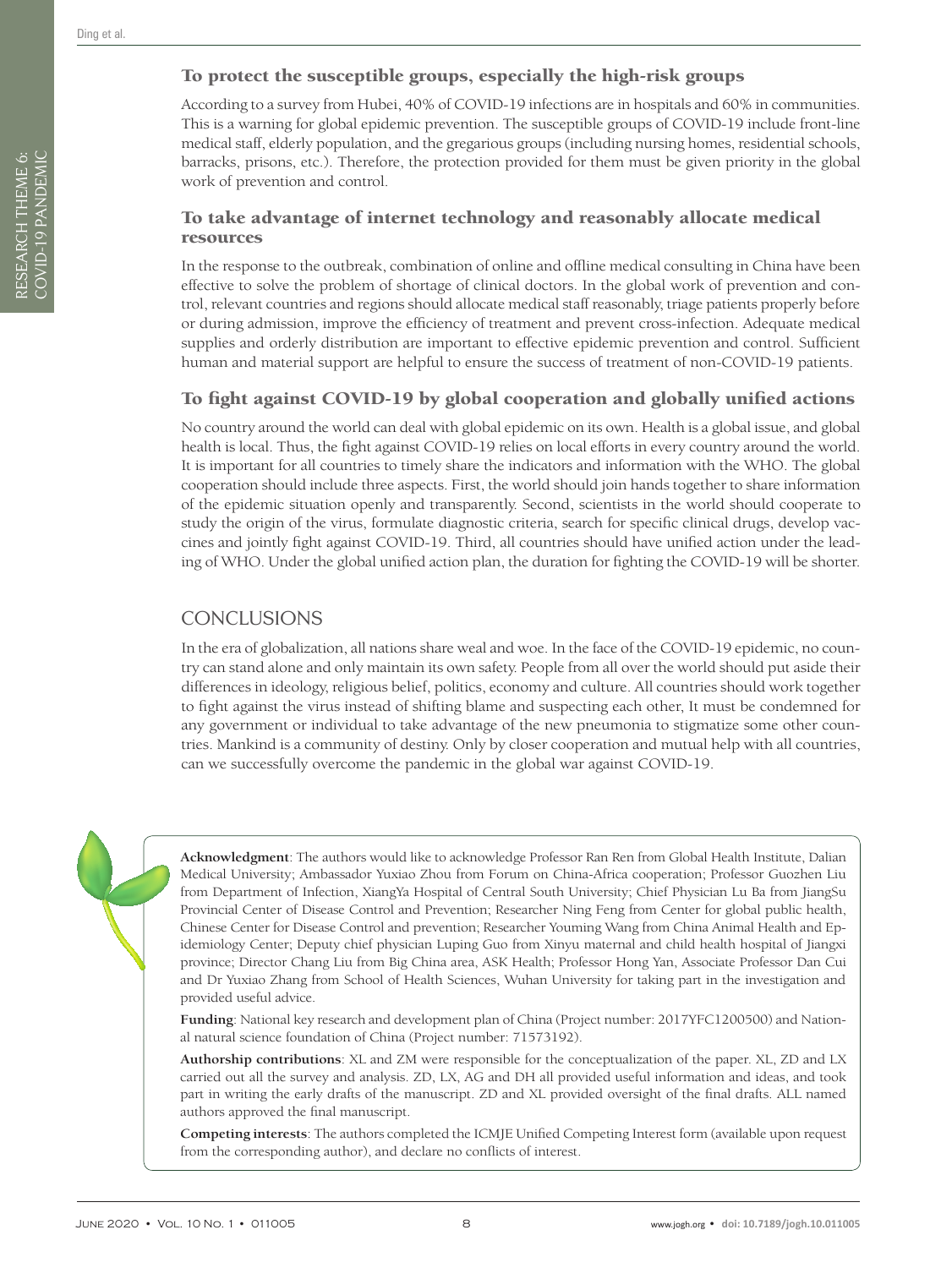- <span id="page-8-0"></span>1 Zhu H, Wei L, Niu P. The novel coronavirus outbreak in Wuhan, China. Global Health Research and Policy. 2020;5-6.
- <span id="page-8-1"></span>2 Li H, Chen X, Huang H. The novel coronavirus outbreak: what can be learned from China in public reporting? Global Health Research and Policy. 2020;5-9.
- <span id="page-8-2"></span>3 Guangming.com. Global epidemic status: America is the country with the most confirmed COVID 19 cases in the world. 2020 [in Chinese]. Available: http://economy.gmw.cn/2020-03/28/content\_33693602.htm. Accessed: 28 March 2020.
- <span id="page-8-3"></span>4 CCTV.com. Wuhan has strengthened control over people entering and leaving the city to contain the spread of the epidemic. 2020 [in Chinese]. Available: http://news.cctv.com/2020/01/21/ARTIszJcTrUd5U0OPZYYcpqC200121.shtml. Accessed: 23 March 2020.
- <span id="page-8-4"></span>5 China youth network. January 23, 2020, Wuhan closed the city. 2020 [in Chinese]. Available: [https://baijiahao.baidu.](https://baijiahao.baidu.com/s?id=1656493956292142139&wfr=spider&for=pc) [com/s?id=1656493956292142139&wfr=spider&for=pc](https://baijiahao.baidu.com/s?id=1656493956292142139&wfr=spider&for=pc). Accessed: 21 March 2020.
- <span id="page-8-5"></span>6 China.caixin.com. 31 provinces across the country successively initiated first-level responses to major public health emergencies. 2020 [in Chinese]. Available: http://china.caixin.com/2020-01-29/101509411.html. Accessed: 22 March 2020.
- <span id="page-8-6"></span>7 Chinanews.com. From March 4, 21 provinces lowered their emergency response levels. 2020 [in Chinese]. Available: https://m.chinanews.com/wap/detail/zw/chuangyi/2020/03-04/9113494.shtml. Accessed: 22 March 2020.
- <span id="page-8-7"></span>8 Chinanews.com. Hubei strengthen prevention and control measures. 2020 [in Chinese]. Available: [http://news.cctv.](http://news.cctv.com/2020/02/16/ARTIFygM8k3ZqXu5BaKzTbOq200216.shtml) [com/2020/02/16/ARTIFygM8k3ZqXu5BaKzTbOq200216.shtml](http://news.cctv.com/2020/02/16/ARTIFygM8k3ZqXu5BaKzTbOq200216.shtml). Accessed: 23 March 2020.
- <span id="page-8-8"></span>9 Chinanews.com. Wuhan: manage open public places strictly, citizens must scan and enter identify information when they assess any open public places. 2020 [in Chinese]. Available: http://www.chinanews.com/gn/2020/02-17/9093863. Accessed: 24 March 2020.
- <span id="page-8-9"></span>10 Baidu. Health two-dimensional codes. 2020 [in Chinese]. Available: ike.baidu.com/item/health codes/24365975. Accessed: 22 March 2020.
- <span id="page-8-10"></span>11 CCTV.com. Go the other way! More than 4000 people from 30 medical teams have arrived in Hubei province. 2020. [in Chinese]. Available: http://news.cctv.com/2020/01/28/ARTIEnQtOuPRYZJqMAUUd7qe200128.shtml. Accessed: 22 March 2020.
- <span id="page-8-11"></span>12 CCTV.com. 6,097 people across 52 medical teams nationwide went to support Hubei. 2020 [in Chinese]. Available: http://news.cctv.com/2020/01/30/ARTIWBd2UZe3sKgUxiCisCEf200130.shtml. Accessed: 23 March 2020.
- <span id="page-8-12"></span>13 CCTV.com. 28,000 female medical workers support Hubei, accounting for two-thirds of the total. 2020 [in Chinese]. Available: http://news.cctv.com/2020/03/08/ARTIKU1i3jJP6lBC56pwG89Z200308.shtml. Accessed: 22 March 2020.
- <span id="page-8-13"></span>14 CCTV.com. National Development and Reform Commission urgently issued 300 million Yuan (RMB) to support Hubei from the central budget. 2020 [in Chinese]. Available: [http://news.cctv.com/2020/01/27/ARTIjzG5u0LC7GH5l](http://news.cctv.com/2020/01/27/ARTIjzG5u0LC7GH5l3caloeS200127.shtml)-[3caloeS200127.shtml](http://news.cctv.com/2020/01/27/ARTIjzG5u0LC7GH5l3caloeS200127.shtml). Accessed: 22 March 2020.
- <span id="page-8-14"></span>15 China securities net. As of March 4, 110.48 billion Yuan had been arranged from the government's finances at all levels for prevention and control. 2020 [in Chinese]. Available: [http://www.cs.com.cn/sylm/jsbd/202003/t20200305\\_6032491.](http://www.cs.com.cn/sylm/jsbd/202003/t20200305_6032491.html) [html.](http://www.cs.com.cn/sylm/jsbd/202003/t20200305_6032491.html) Accessed: 22 March 2020.
- <span id="page-8-15"></span>16 Tencent.com. Wuhan set up Vulcan Mountain and Thor Mountain Hospitals, which only took about 10 days or so to finish. 2020 [in Chinese]. Available: https://new.qq.com/omn/20200319/20200319A0AV0N00.html. Accessed: 22 March 2020.
- <span id="page-8-16"></span>17 Yangtse.com. 11 Cabin Hospitals were built for mild patients in Wuhan, there are 6,929 beds available. 2020 [in Chinese]. Available: http://www.yangtse.com/zncontent/275912.html. Accessed: 22 March 2020.
- <span id="page-8-17"></span>18 Beijing Youth Daily. On January 2, 2020, the whole genome sequence of novel coronavirus was obtained by the Wuhan Institute of Virology, Chinese Academy of Sciences. 2020 [in Chinese]. Available: [https://baijiahao.baidu.](https://baijiahao.baidu.com/s?id=1658965976745159419&wfr=spider&for=pc) [com/s?id=1658965976745159419&wfr=spider&for=pc](https://baijiahao.baidu.com/s?id=1658965976745159419&wfr=spider&for=pc). Accessed: 22 March 2020.
- <span id="page-8-18"></span>19 Chinanews.com. The novel coronavirus was transmitted from person to person. 2020 [in Chinese]. Available: [http://](http://www.chinanews.com/shipin/cns/2020/01-21/news845343.shtml) [www.chinanews.com/shipin/cns/2020/01-21/news845343.shtml](http://www.chinanews.com/shipin/cns/2020/01-21/news845343.shtml). Accessed: 23 March 2020.
- 20 Chinatimes.net. The National Medical Products Administration approved 4 novel coronavirus detection products from 4 Chinese companies. 2020 [in Chinese]. Available: http://www.chinatimes.net.cn/article/93784.html. Accessed: 22 March 2020.
- <span id="page-8-19"></span>21 Sohu.com. The diagnostic criteria changed! CT image was added to the diagnostic criteria about the severe patients of COVID-19. 2020 [in Chinese]. Available: https://www.sohu.com/a/374539187\_776951. Accessed: 21 March 2020.
- <span id="page-8-20"></span>22 Central commission for discipline inspection and state supervision. The clinical trial of Remdesivir began in Wuhan. 2020 [in Chinese]. Available: http://www.ccdi.gov.cn/yaowen/202002/t20200205\_210904.html. Accessed: 21 March 2020.
- <span id="page-8-21"></span>23 Chinanews.com. The Ministry of Science and Technology: the vaccine should be submitted for clinical trials as soon as late April. 2020 [in Chinese]. Available: https://baijiahao.baidu.com/s?id=1659111210659902801&wfr=spider&for=pc. Accessed: 21 March 2020.
- <span id="page-8-22"></span>24 Tencent.com. Chloroquine Phosphate became a clinical treatment medication. 2020 [in Chinese]. Available: [https://new.](https://new.qq.com/omn/20200306/20200306A0IDZN00) [qq.com/omn/20200306/20200306A0IDZN00](https://new.qq.com/omn/20200306/20200306A0IDZN00). Accessed: 24 March 2020.
- <span id="page-8-23"></span>25 People's Daily.com. Shanghai: the research and development of novel coronavirus mRNA vaccine was officially initiated. 2020 [in Chinese]. Available: <https://baijiahao.baidu.com/s?id=1656951380968149043&wfr=spider&for=pc>. Accessed: 21 March 2020.
- <span id="page-8-24"></span>26 CCTV.com. Chinese medicine has shown its strength in fighting against the epidemic. 2020. [in Chinese]. Available: http://news.cctv.com/2020/03/23/ARTI0ebsVf4XtlZ45jLI4aDv200323.shtml. Accessed: 24 March 2020.
- <span id="page-8-25"></span>27 National health commission of PRC. COVID-19 epidemic prevention and control. 2020 [in Chinese]. Available: [http://](http://www.nhc.gov.cn/xcs/yqtb/202003/8721a8bc007b448db32489ea74b321fc.shtml) [www.nhc.gov.cn/xcs/yqtb/202003/8721a8bc007b448db32489ea74b321fc.shtml.](http://www.nhc.gov.cn/xcs/yqtb/202003/8721a8bc007b448db32489ea74b321fc.shtml) Accessed: 24 March 2020.